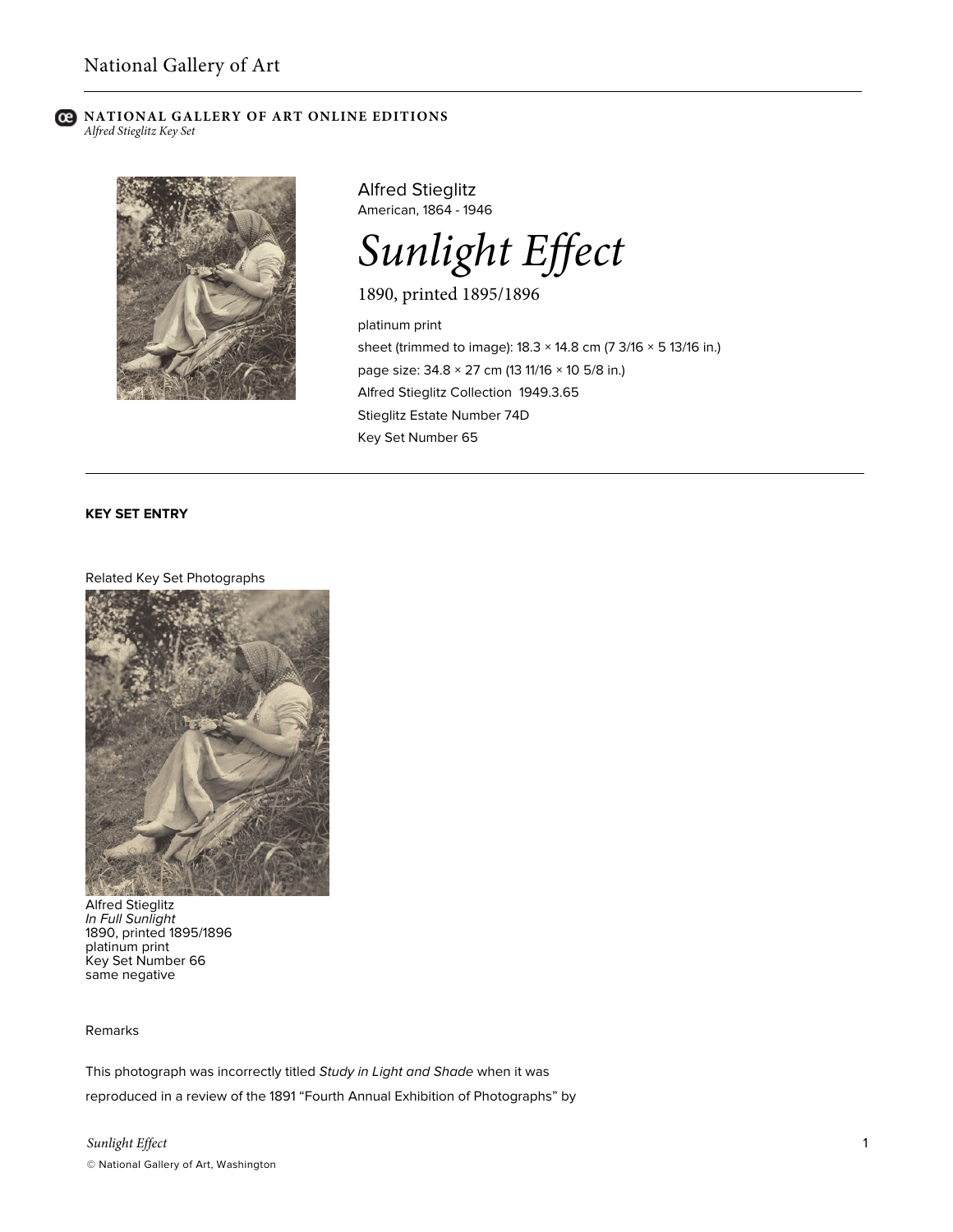#### **NATIONAL GALLERY OF ART ONLINE EDITIONS** *Alfred Stieglitz Key Set*

the Photographic Society of Philadelphia, The Boston Camera Club and Society of Amateur Photographers of New York (see "Art in Photographs," *The Sun* [24 May 1891], 16). Another review of the exhibition notes that "Sunlight Effect" was a picture of "a girl sitting on a hillside" (see *The American Amateur Photographer* 3 [July 1891], 260).

The negative for this photograph and Key Set number 66 was made with a Steinheil Rapid Rectalinear 19-inch lens, using a Vogel-Obernetter plate. It was developed with oxalate, pyrosoda, hydroquinone, and eikonogen (see exh. cats., Society of Amateur Photographers, New York, 1891, and the Fourth Annual Joint Exhibition, New York, 1891).

#### Other Collections

A print corresponding with this photograph can also be found in the following collection(s):

Philadelphia Museum of Art, 1995-2-25 [lantern slide] (inscribed: 24. A Study)

### Lifetime Exhibitions

A print from the same negative—perhaps a photograph from the Gallery's collection—appeared in the following exhibition(s) during Alfred Stieglitz's lifetime:

1891, New York, Fourth Annual Joint Exhibition (no. 317, as *Sunlight Effect*) 1891, New York, Society of Amateur Photographers (no. 233, as *Sunlight Effect*)

## Lifetime Publications

A reproduction of this work appeared in the following publication(s) during Alfred Stieglitz's lifetime:

"Art in Photographs," *The Sun* (24 May 1891): 16 (ill., *Study in Light and Shade*, line drawing)

"The Progress of Amateur Photography—Some Remarkable Specimens of Figure Work," *Frank Leslie's Illustrated Weekly* 75 (9 January 1892): 402 (ill., *A Study*)

# **INSCRIPTION**